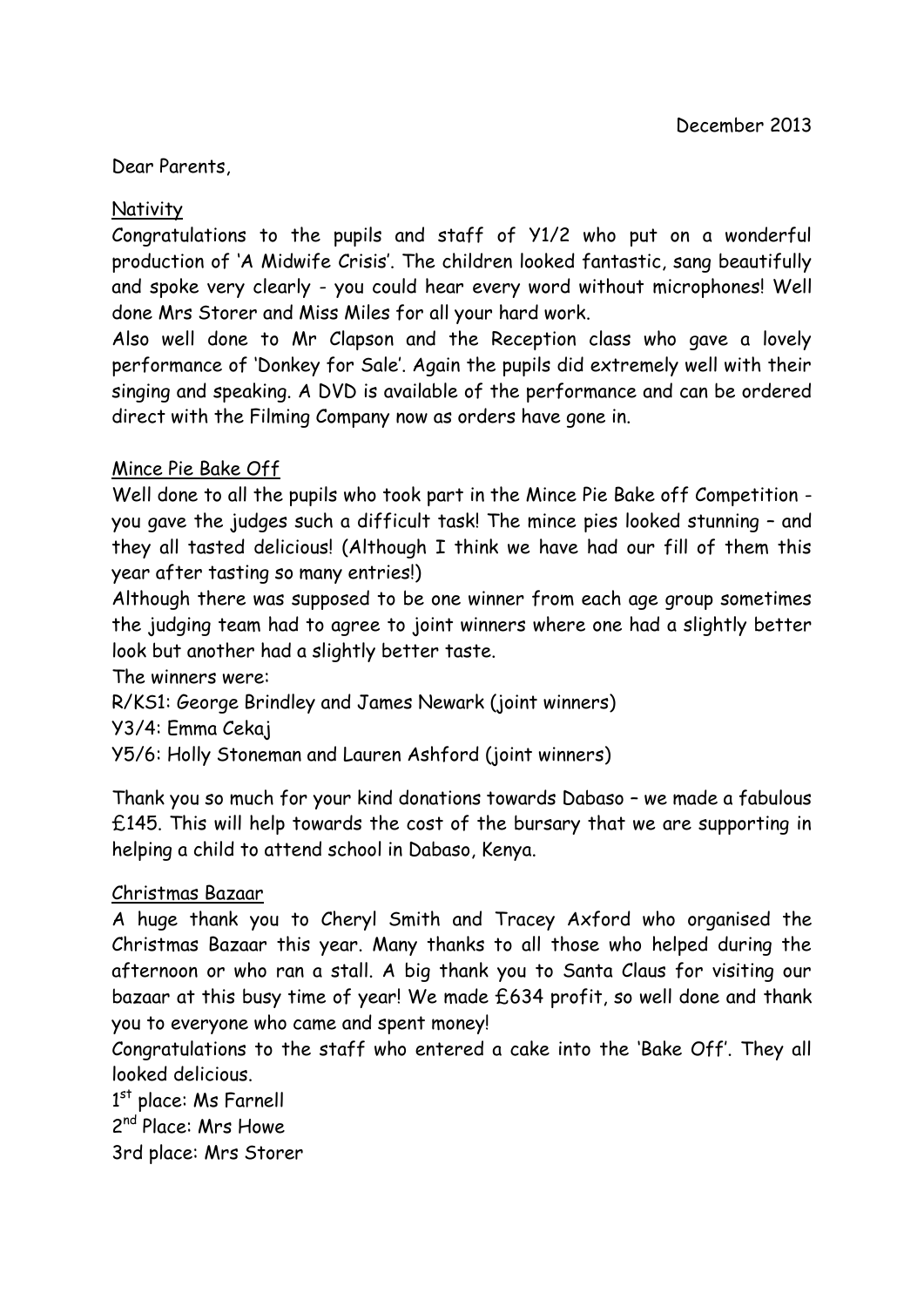## Choir

Our choir took part in the Weston Brass Band Concert at the Winter Gardens on Sunday  $15<sup>th</sup>$  December. The pupils sang really well and I was very proud of them all. Well done choir!

Our choir are also 'taking to the road' this year. They will be performing at 2 nursing homes and at Morrisons (over lunchtime) on Wednesday 18<sup>th</sup> December.

This will be our first official 'tour'- and I am sure that it will be extremely popular. At Morrisons we will be collecting for Vision aid.

## Christingle Service

There will be a Christingle service at Hutton Church on Christmas Eve at 4pm. We hope many of you will be able to attend because it is a lovely service for the children to be a part of.

## Alpha Course

THE ALPHA COURSE is starting here in school in the library on Tuesday 14th January at 1pm. The meeting will start with some lunch together. The Alpha Course is for anyone in the village to come to – whether you are a parent or a grandparent. You don't have to have a child in school to come along. The course consists of watching a DVD and then informal discussions about the DVD. There is no singing, prayer or Bible Study. It's for anyone who wants to explore what it means to be a Christian and looks at topics like 'Who is Jesus' 'Why did He die?' 'How can I be sure of my faith'? The course lasts for 8 weeks but we can extend it if people want to. If you would like to join us then please call Revd. Anne Lee on 823556 or e-mail [revdannelee@yahoo.co.uk](mailto:revdannelee@yahoo.co.uk)

### Amber Fox

Amber's family would like to thank everyone who helped getting Amber to school during the last three weeks. It was really appreciated.

# Roadworks in January affecting School

There will be roadworks in Hutton starting from  $6<sup>th</sup>$  January 2014 (just as we return to school) for about 4 weeks. This is needed to try to rectify the flooding problems that happened last year. They will be installing new gullies, removing the drop kerb and then resurfacing the road.

The Crossing Patrol will therefore be moving a little further along the road so pupils will cross between Southview Cottage and the black bollards that are already situated outside the school gate. The road will be closed to through traffic so can I make a plea that you use the housing estate to park in and you